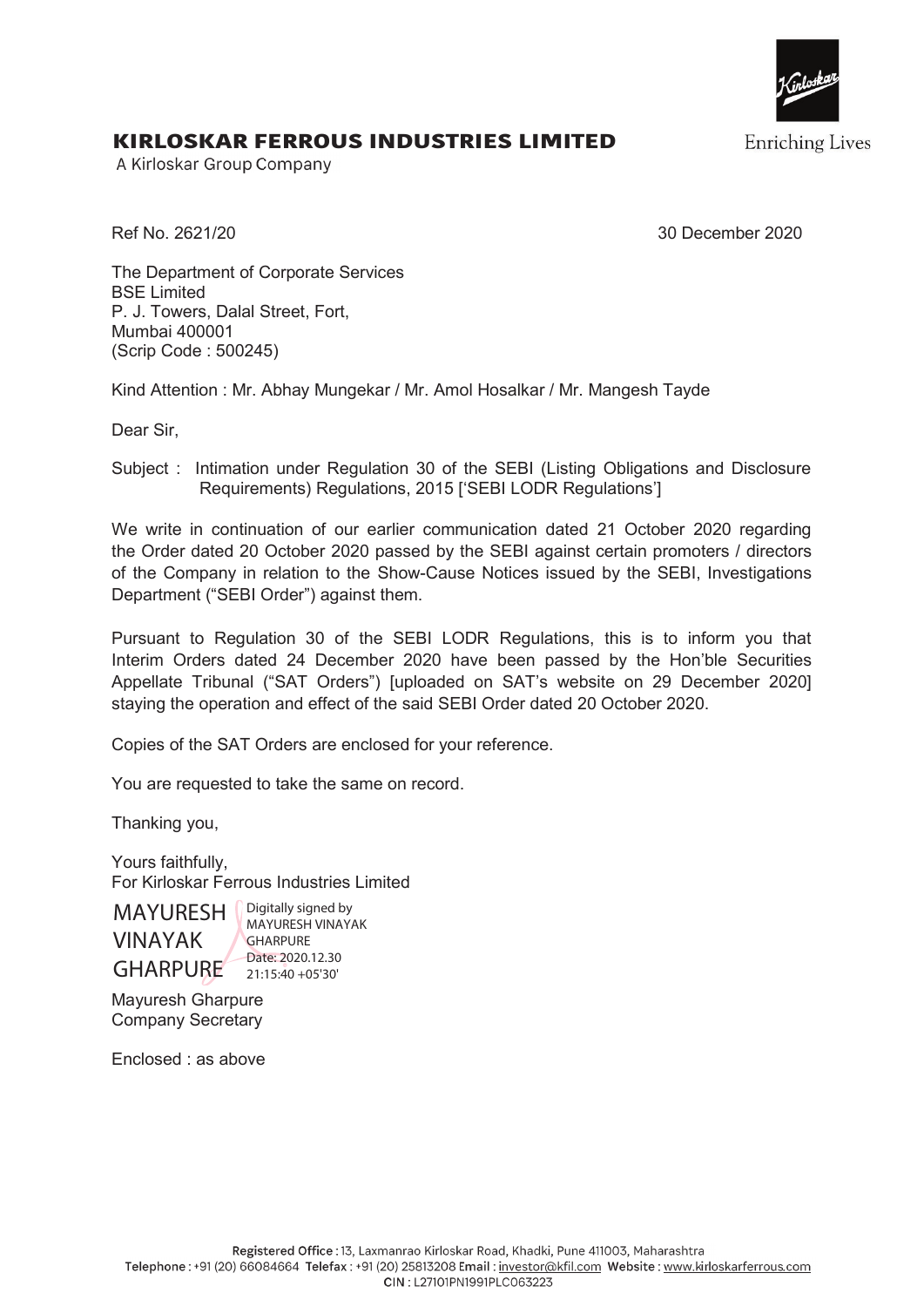## BEFORE THE SECURITIES APPELLATE TRIBUNAL MUMBAI

 **Date:24.12.2020** 

**Misc. Application No.535 of 2020 And Misc. Application No.536 of 2020 And Appeal No.499 of 2020** 

Alpana R. Kirloskar & Ors. ...Appellants

Versus

Securities and Exchange Board of India …Respondent

Mr. Darius Khambata, Senior Advocate with Mr. Pheroze Mehta, Advocate i/b. Tushar Ajinkya, Advocate for the Appellants.

Mr. Shiraj Rustomjee, Senior Advocate with Mr. Mihir Mody and Mr. Arnav Misra, Advocates i/b. K. Ashar & Co. for the Respondent.

Order:

1. The appellants are aggrieved by the order of the Whole Time Member ('WTM' for short) by which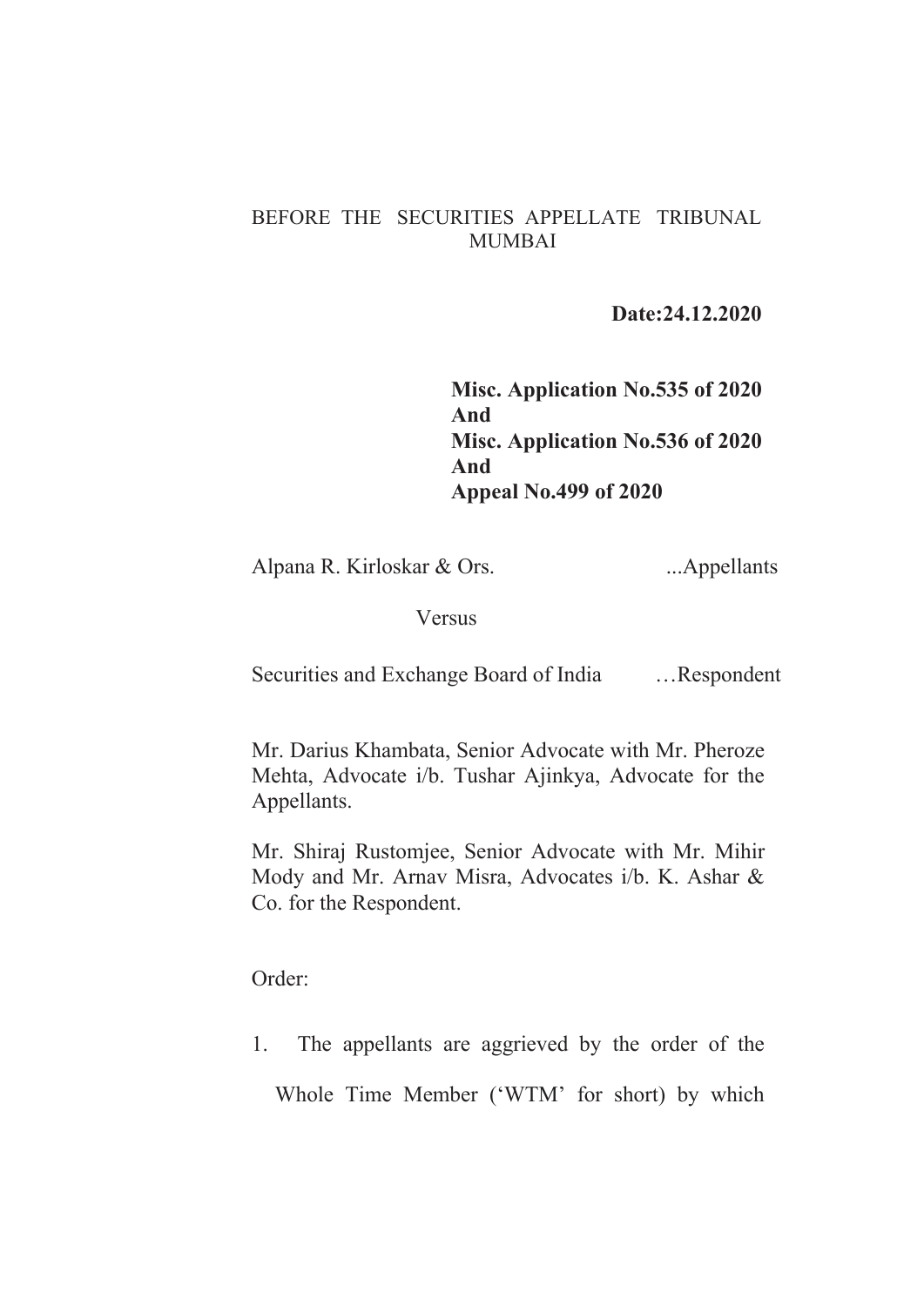they have been restrained from accessing the securities market for a period of six months. The appellants have also been directed to disgorge certain amounts and penalties on the charge of selling the shares of Kirloskar Brothers Ltd. to Kirloskar Industries Ltd. (hereinafter referred to as 'KIL') as a block deal on the stock exchange platform in the year 2010. The allegation is that they have sold these shares while in possession of unpublished price sensitive information.

- 2.In pursuance to the impugned order the bank accounts and the demat accounts of the appellants have been frozen.
- 3. Having heard the learned senior counsel for the parties we find that a number of issues arises for consideration and some of them are whether there was an inordinate delay in the issuance of the show cause notice especially when the trades were done on the stock exchange platform. Further, whether the transfer of the shares is in violation of Securities and Exchange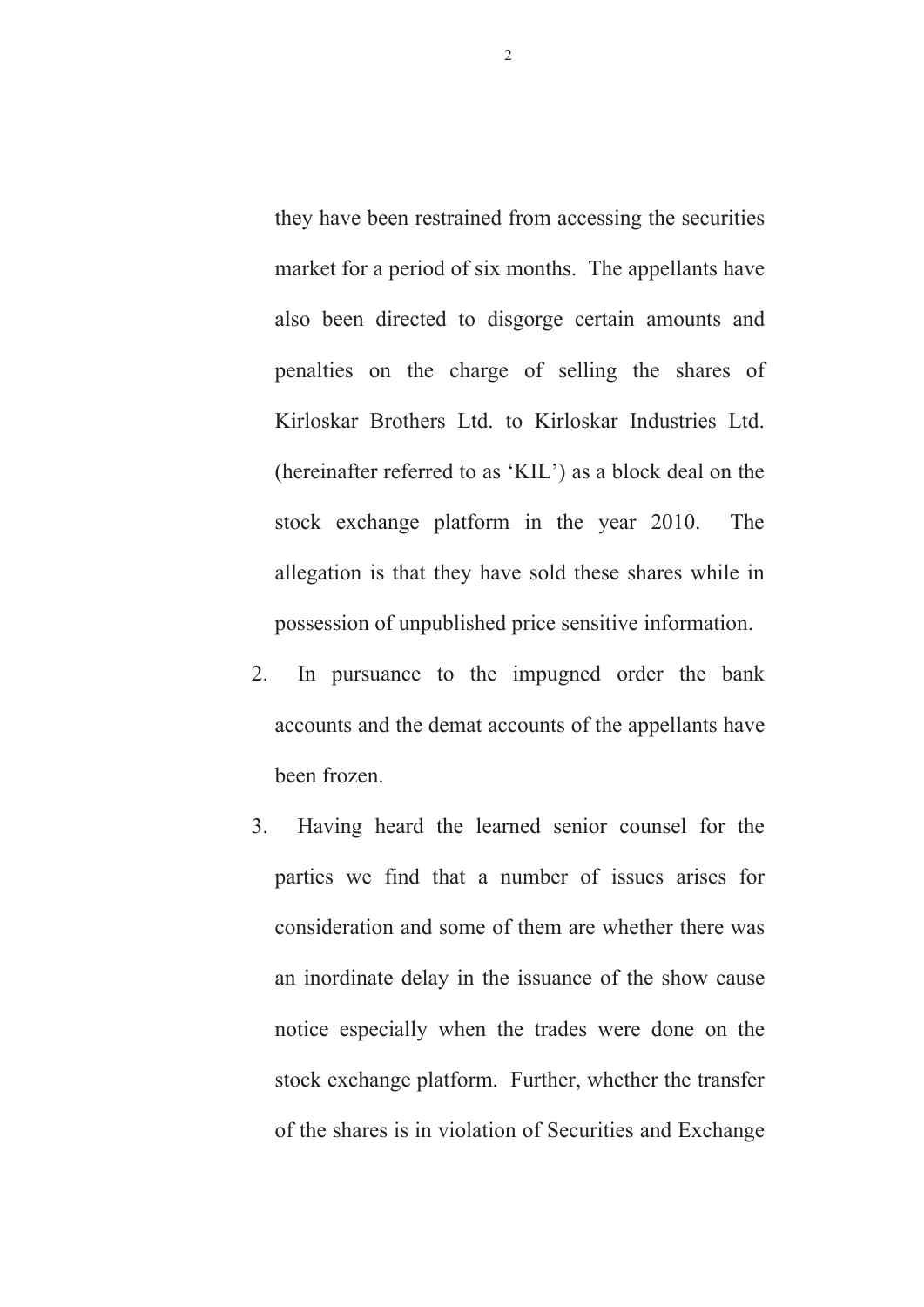Board of India (Prohibition of Insider Trading) Regulations, 1992 and whether the direction to pay interest from the date of the transfer was justified.

- 4. In the light of the aforesaid, we direct the respondent to file a reply within six weeks from today. Three weeks thereafter to the appellant to file rejoinder. The matter would be listed for admission and for final hearing on  $2<sup>nd</sup>$  March, 2021.
- 5. It was urged that the impugned order should be stayed subject to the undertaking given by the appellants. On the other hand, the learned senior counsel for SEBI contended that the appellants should be put to terms and should be directed to deposit a certain amount in cash. Considering the fact that there appears to be a delay in the issuance of the show cause notice we are of the opinion that the undertaking given by the appellants would protect interest of the respondent.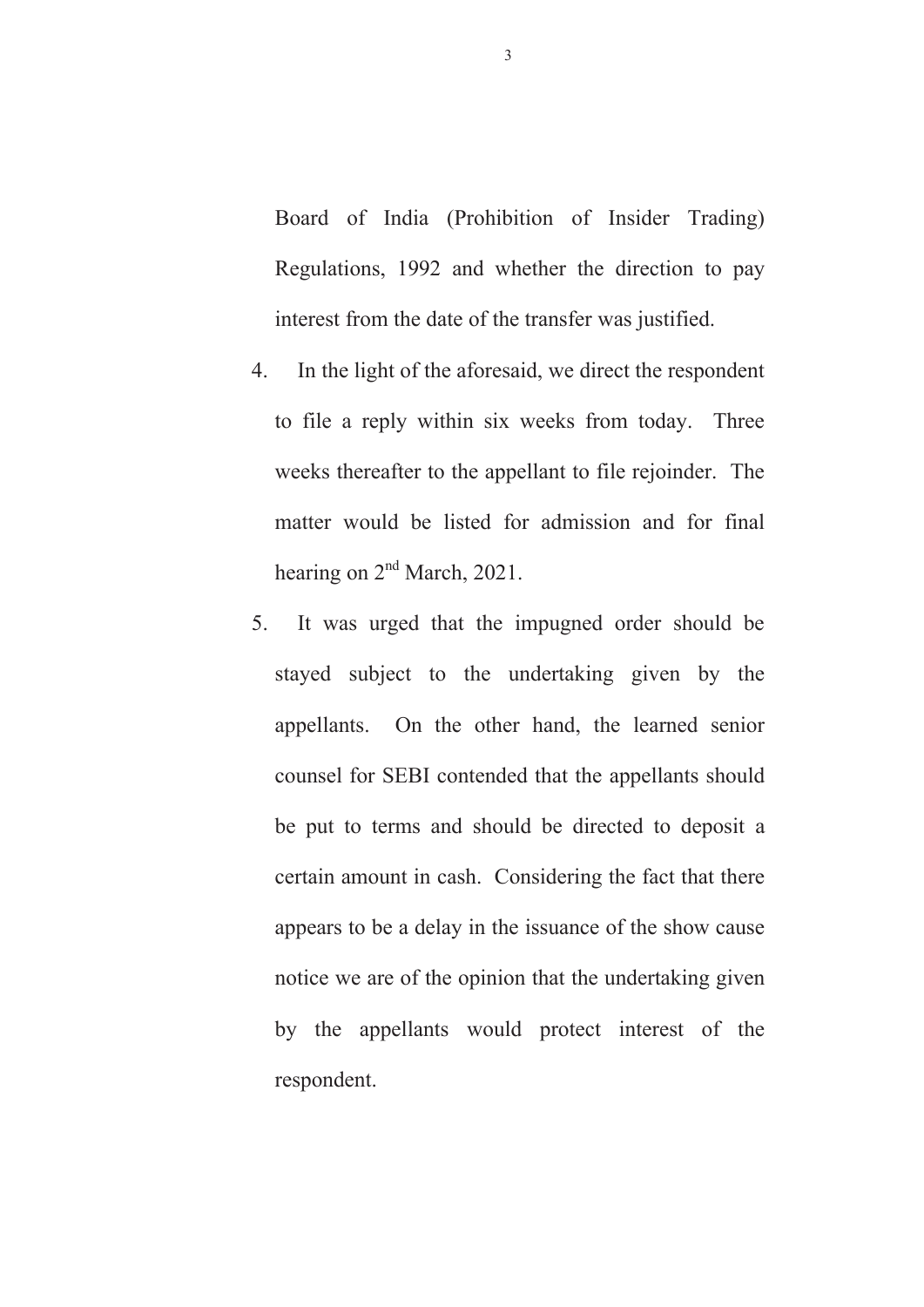- 6. We, consequently, stay the effect and operation of the impugned order provided the appellant nos.1, 2, 4 and 5 will not sell their shares in KIL to the value of Rs.10 crores each and appellant no.3 will not sell its shares in KIL to the value of Rs.20 crores each. The undertaking given by the appellants before this Tribunal will also be given to the depository to ensure compliance. In case of any deviation it would be open to SEBI to move an application for modification or vacation of this order.
- 7. Parties are directed to contact the Registrar 48 hours before the date fixed to find out as to whether the hearing would take place through video conferencing or through physical hearing.
- 8. The present matter was heard through video conference due to Covid-19 pandemic. At this stage it is not possible to sign a copy of this order nor a certified copy of this order could be issued by the registry. In these circumstances, this order will be

4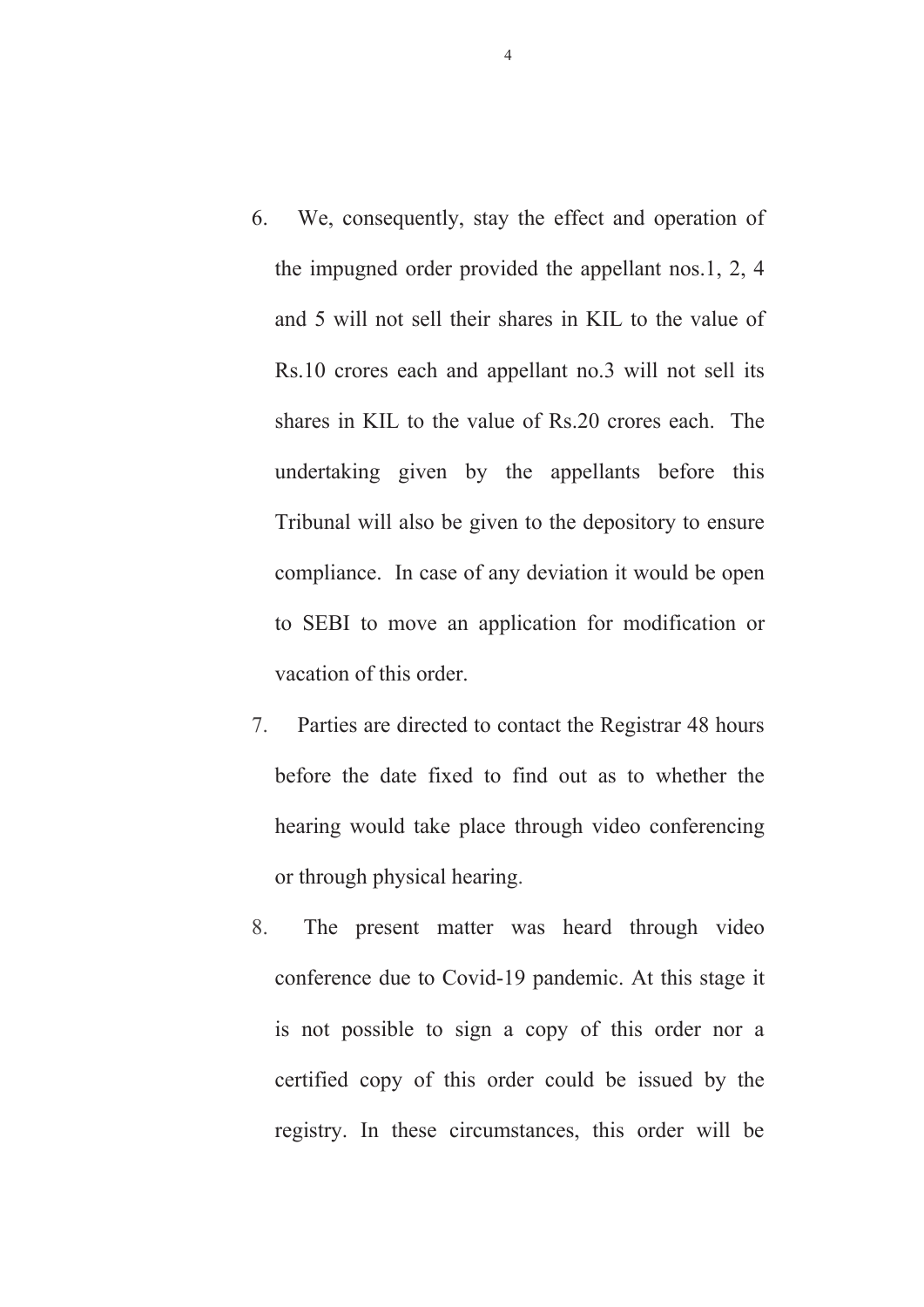digitally signed by the Private Secretary on behalf of the bench and all concerned parties are directed to act on the digitally signed copy of this order. Parties will act on production of a digitally signed copy sent by fax and/or email.

> MI H NAIR Digitally signed by RAJALAKSHMI H NAIR Date: 2020.12.28 15:34:28 +05'30'

 Justice Tarun Agarwala RAJALAKSH BAJALAKSHMI HNAIR Presiding Officer

> Dr. C.K.G. Nair Member

 Justice M.T. Joshi Judicial Member

24.12.2020 RHN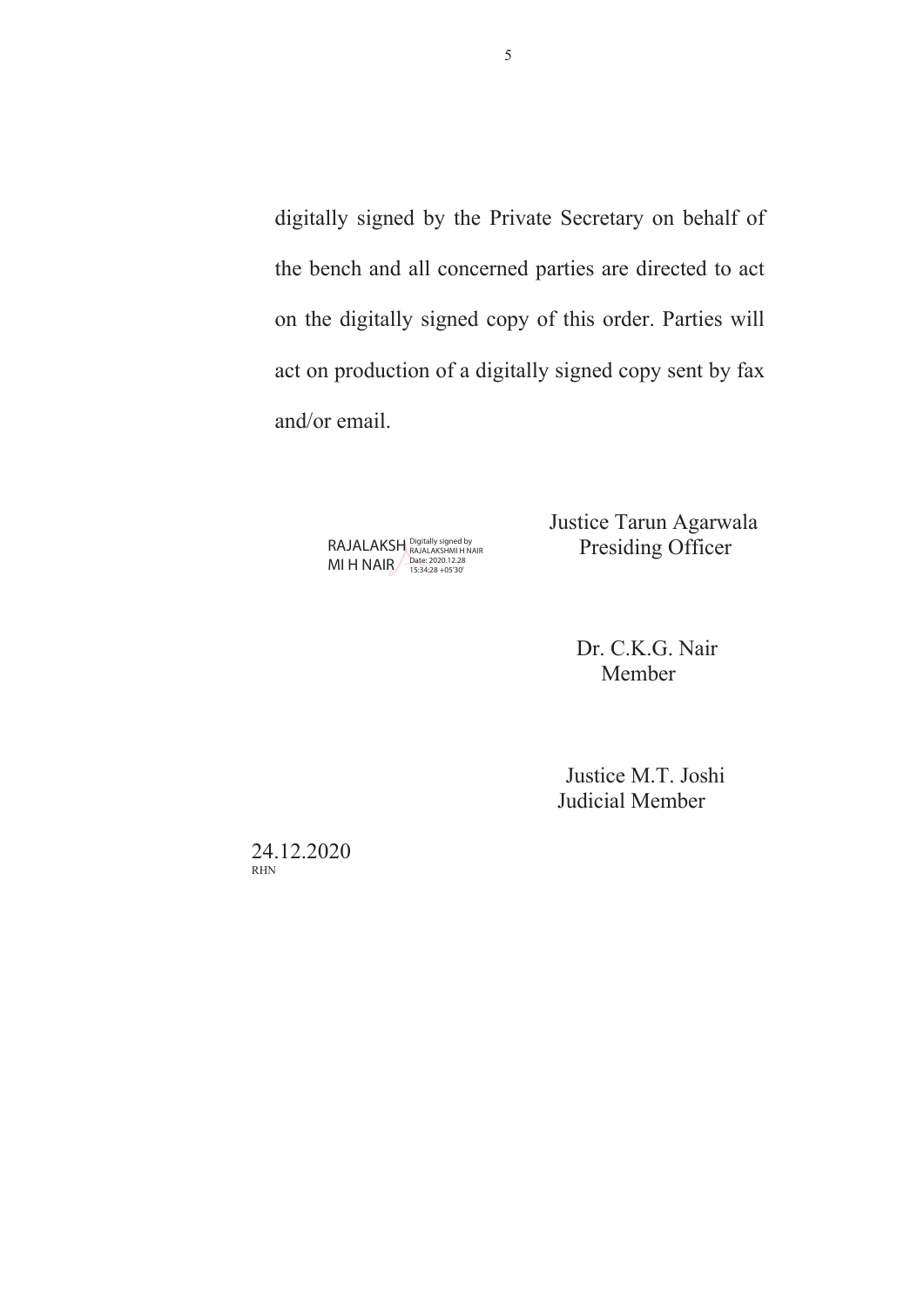## BEFORE THE SECURITIES APPELLATE TRIBUNAL MUMBAI

 **Date:24.12.2020** 

**Misc. Application No.542 of 2020 And Appeal No.503 of 2020** 

Anil N. Alwani ...Appellant

## Versus

Securities and Exchange Board of India …Respondent

Mr. Pesi Modi, Senior Advocate with Mr. Kunal Katariya, Advocate i/b. Ms. Sukanya Sehgal, Advocate for the Appellant.

Mr. Shiraj Rustomjee, Senior Advocate with Mr. Mihir Mody and Mr. Arnav Misra, Advocates i/b. K. Ashar & Co. for the Respondent.

Order:

1. Connect with appeal no.499 of 2020. The appellant is aggrieved by the order of the Whole Time Member ('WTM' for short) by which he has been restrained from accessing the securities market for a period of six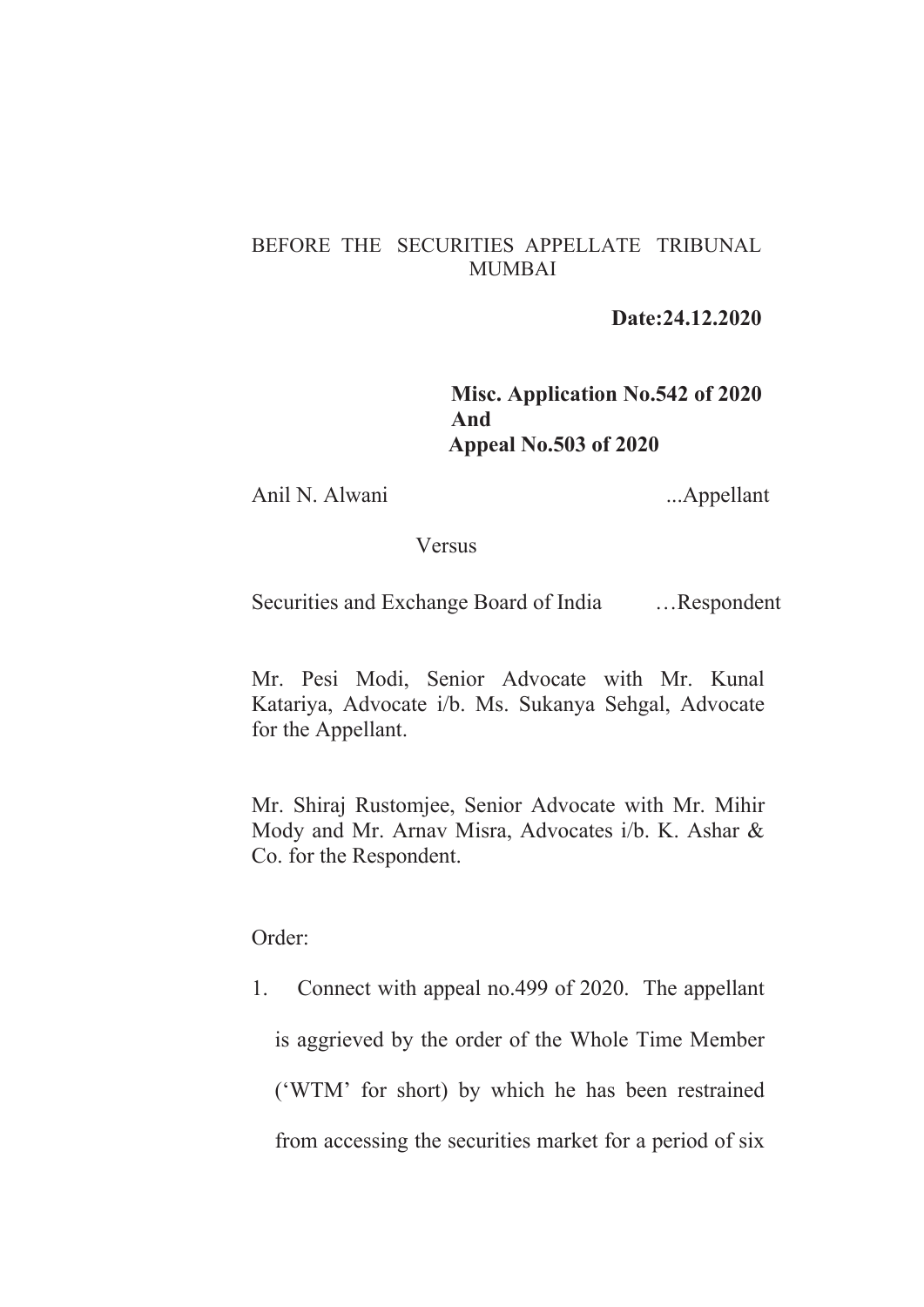months. The appellant has also been directed to disgorge certain amounts and penalties on the charge of selling the shares of Kirloskar Brothers Limited to Kirloskar Industries Ltd. (hereinafter referred to as 'KIL') as a block deal on the stock exchange platform in the year 2010. The allegation is that the appellant has sold these shares while in possession of unpublished price sensitive information.

- 2.In pursuance to the impugned order the bank accounts and the demat accounts of the appellant has been frozen.
- 3. Having heard the learned senior counsel for the parties we find that a number of issues arises for consideration and some of them are whether there was an inordinate delay in the issuance of the show cause notice especially when the trades were done on the stock exchange platform. Further, whether the transfer of the shares is in violation of Securities and Exchange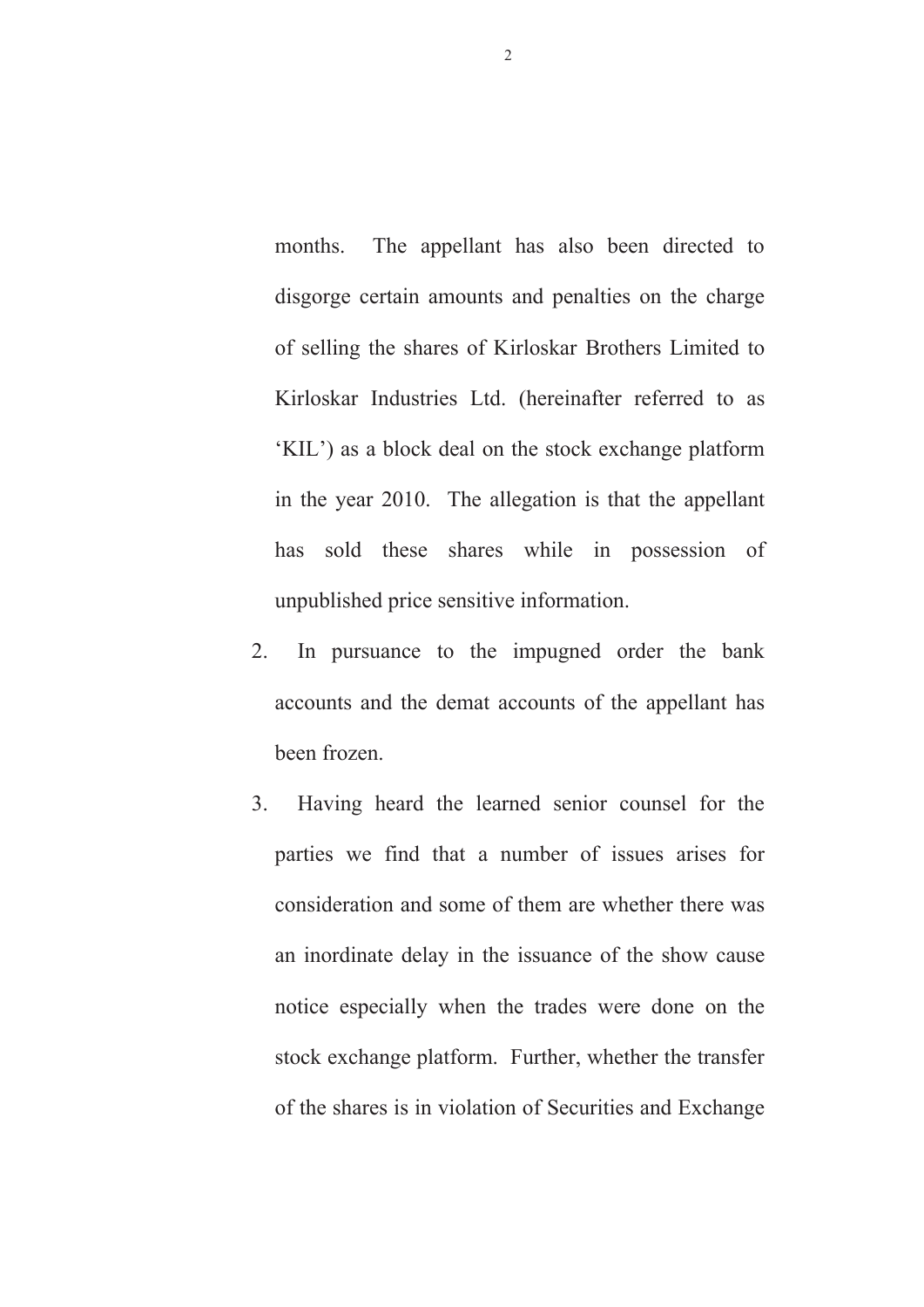Board of India (Prohibition of Insider Trading) Regulations, 1992 and whether the direction to pay interest from the date of the transfer was justified.

- 4. In the light of the aforesaid, we direct the respondent to file a reply within six weeks from today. Three weeks thereafter to the appellant to file rejoinder. The matter would be listed for admission and for final hearing on  $2<sup>nd</sup>$  March, 2021.
- 5. It was urged that the impugned order should be stayed subject to the undertaking given by the appellant. On the other hand, the learned senior counsel for SEBI contended that the appellant should be put to terms and should be directed to deposit a certain amount in cash. Considering the fact that there appears to be a delay in the issuance of the show cause notice we are of the opinion that the undertaking given by the appellant would protect interest of the respondent.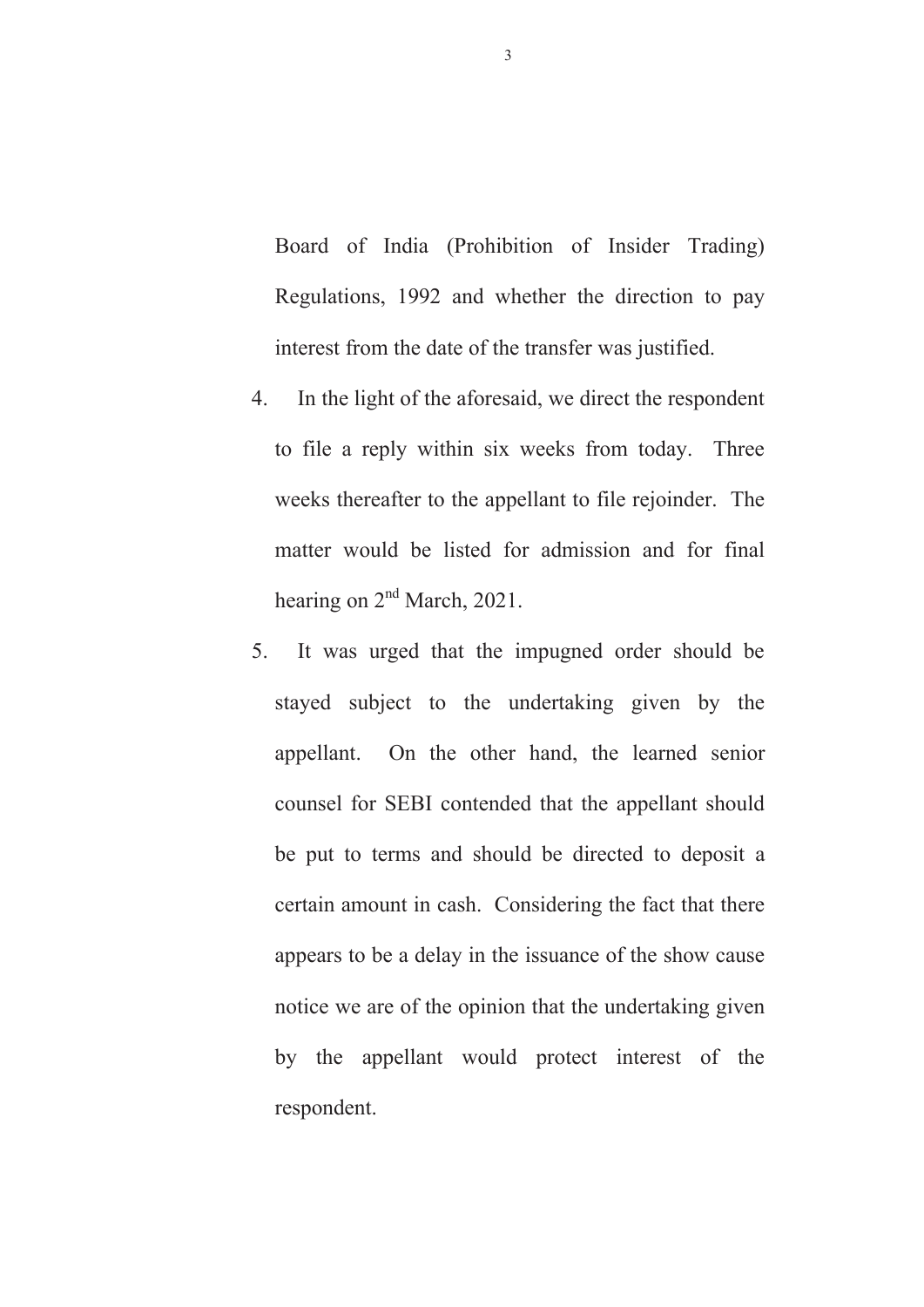- 6. We, consequently, stay the effect and operation of the impugned order provided that the appellant will ensure that 22,100 shares of Kirloskar Ferrous Industries Ltd. will not be sold or transferred during the pendency of the appeal. The undertaking given by the appellant before this Tribunal will also be given to the depository to ensure compliance. In case of any deviation it would be open to SEBI to move an application for modification or vacation of this order.
- 7. Parties are directed to contact the Registrar 48 hours before the date fixed to find out as to whether the hearing would take place through video conferencing or through physical hearing.
- 8. The present matter was heard through video conference due to Covid-19 pandemic. At this stage it is not possible to sign a copy of this order nor a certified copy of this order could be issued by the registry. In these circumstances, this order will be